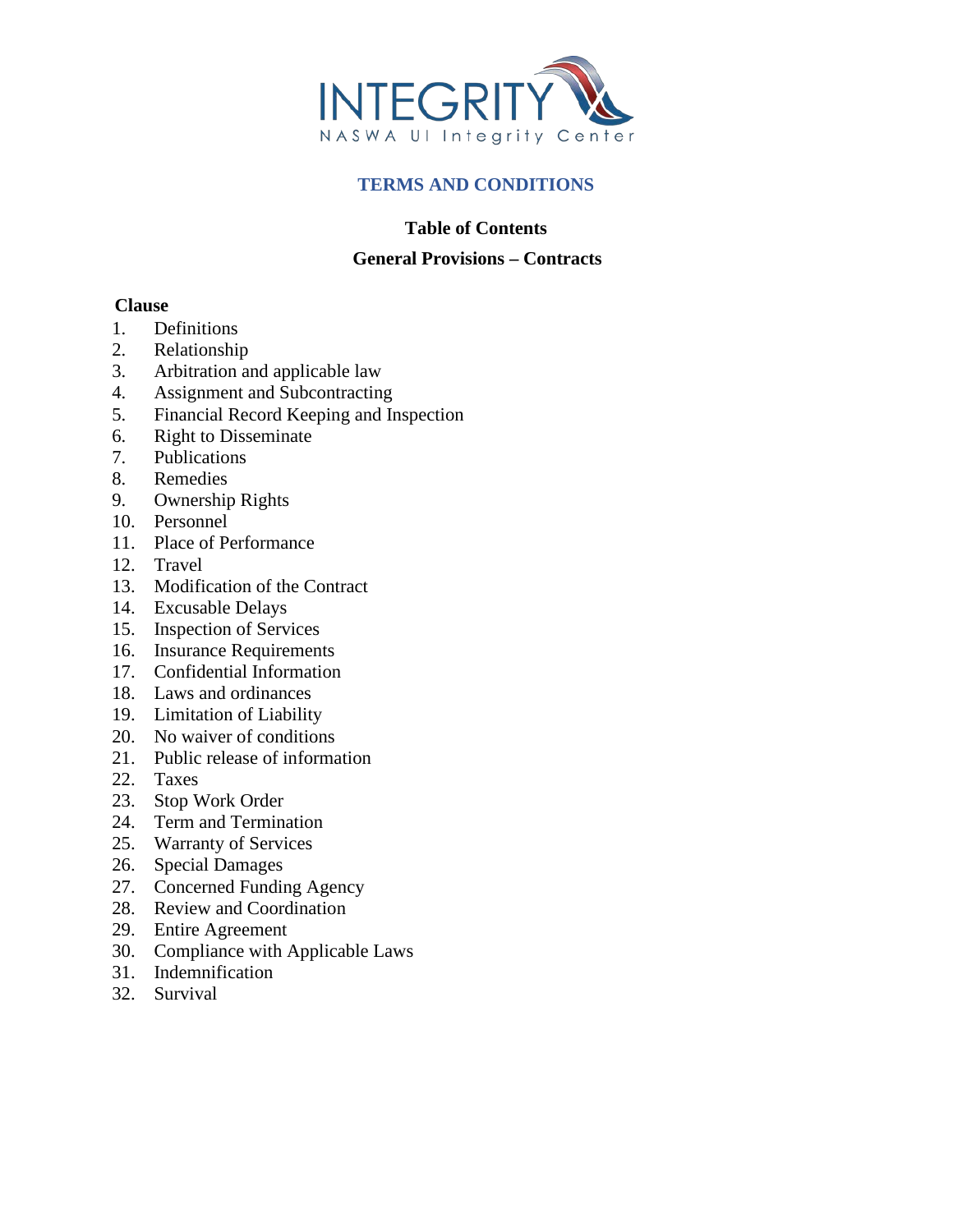## **General Terms and Conditions**

## 1. Definitions

A. *Contract* shall mean the Contract entered into between Contractor and CESER dated [ ], including the Statement of Work, these General Terms and Conditions, and any other attachments and exhibits.

B. *Work* shall mean all deliverables as set out in Exhibit A and provided by Contractor, pursuant to the Contract.

C. *Concerned Funding Agency* means the U.S. Department of Labor, providing funding, in whole or in part, for this Contract through an agreement with CESER.

## 2. Relationship

The Contractor is an independent contractor, and the relationship between CESER and the Contractor shall be solely contractual and not in the nature of a partnership, joint venture, or general agency. Neither party may speak nor act on behalf of the other, nor legally commit the other.

#### 3. Arbitration and applicable law

Any matter arising from or incident to this Agreement, including, but not limited to, the law of contract formation, is governed and construed exclusively by and under the laws of the District of Columbia, not including the conflicts of laws and principles of the District of Columbia. Any controversy or claim arising out of or relating to this Contract or breach thereof, that cannot be resolved through good faith negotiations among the parties, may, upon mutual agreement of the parties, be settled by arbitration by a neutral third party, acceptable to both Contractor and CESER, to be held in the District of Columbia. Judgment upon the award rendered by the arbitrators may be entered in any court having jurisdiction thereof. Any cause of action that is not resolved by arbitration shall be submitted and resolved by the courts in and of the District of Columbia.

4. Assignment and Subcontracting

This Contract or any interest hereunder shall not be assigned or transferred by the Contractor or CESER without prior written consent of the other and is subject to such terms and conditions that the other may impose.

#### 5. Financial Record Keeping and Inspection

The Contractor warrants that it shall, during the term of the Contract and for a period of three (3) years following the termination or expiration of the Contract, maintain accurate and complete financial records, including accounts, books, and other records related to charges, costs, disbursements, and expenses, substantially in accordance with generally accepted accounting principles and practices, consistently applied that are applicable to a fixed price contract.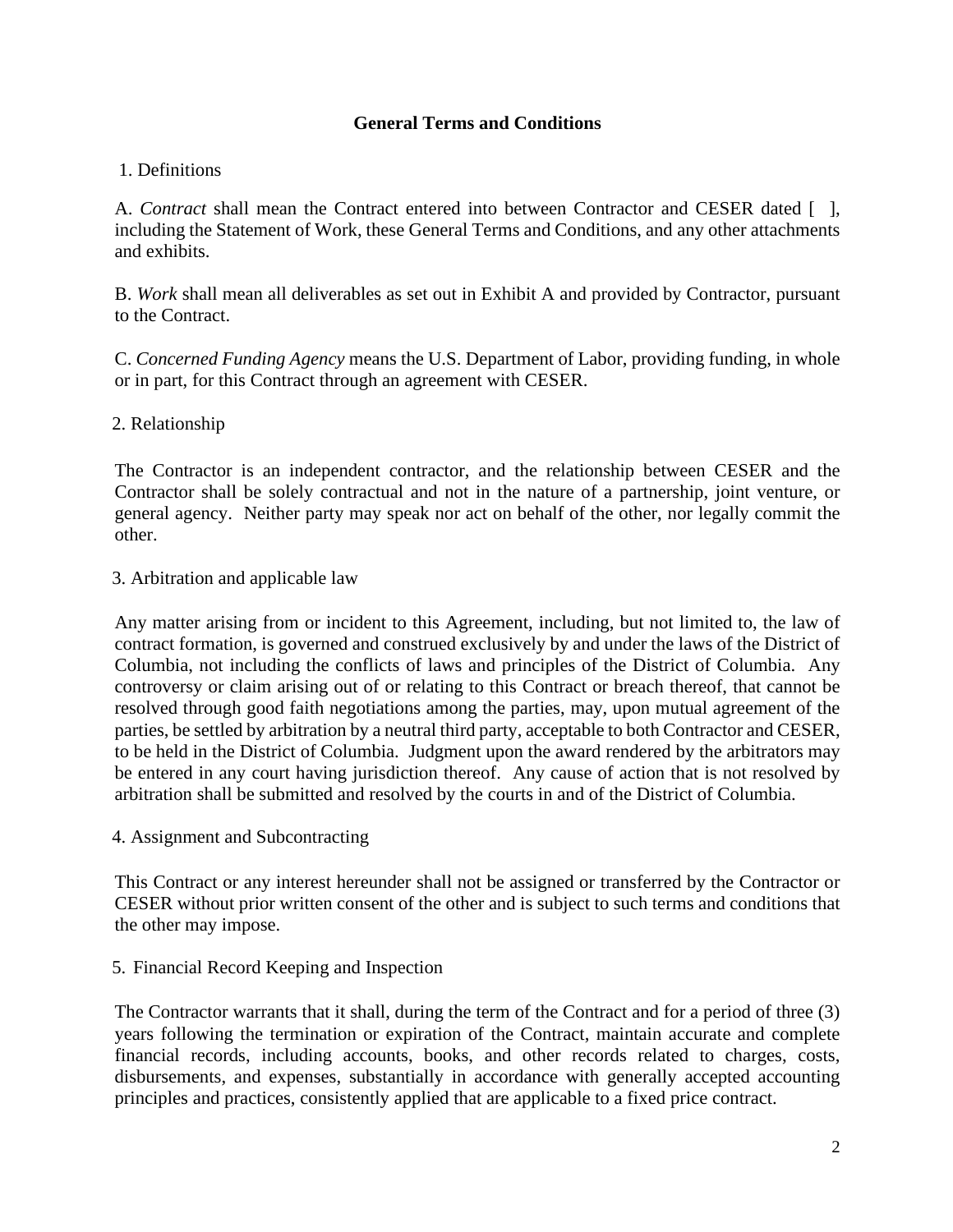CESER, directly or through its authorized agents, auditors, or other independent accounting firm, at its own expense, and the Concerned Funding Agency directly or through its duly authorized representatives, shall have the right, from time to time, upon at least ten (10) days' notice and at mutually agreeable times, to audit, inspect, and copy the Contractor's records relevant to this Contract. The Contractor shall fully cooperate, including by making available such of its personnel, records, and facilities as are reasonably requested by CESER or the Concerned Funding Agency. This Section shall remain in force during the term of the Contract and for the three (3) years following the termination or expiration of the Contract. If an audit, litigation, or other action involving the records is started before the end of the three (3) year period, Contractor agrees to maintain the records until the end of the three (3) year period or until the audit, litigation, or other action is completed, whichever is later.

6. Right to Disseminate

Unless otherwise expressly set forth to the contrary in the Contract, CESER shall have the right to use and have used, for any purpose, unpatented information resulting from the services performed by the Contractor, which the Contractor may disclose to CESER during performance of this Contract, if such information is furnished without restrictions on its use.

# 7. Publications

The Contractor may not publish information related to any work on this Contract via any media without the express written agreement of CESER and the affected state Unemployment Insurance agencies.

8. Remedies

The Contractor acknowledges that monetary damages alone may not adequately compensate CESER in the event of a breach by the Contractor of the restrictions imposed and, therefore, the Contractor hereby agrees that, in addition to all remedies available to CESER at law or in equity, including, if applicable, under the District of Columbia Trade Secrets Act, or corresponding applicable State law, CESER shall be entitled to seek interim restraints and permanent injunctive relief for enforcement thereof, and to an accounting and payment over of all receipts realized by the Contractor as a result of such breach.

## 9. Ownership Rights

Except for any Contractor Technology contained therein, the Work provided by the Contractor pursuant to the Contract shall be "work for hire," and therefore, all Work shall be sole and exclusive property of CESER. To the extent that the Work (except for Contractor Technology contained therein), or any part of them, may not constitute work for hire under the law, Contractor hereby transfers to CESER all right, title, and interest in and to the Work. Without limiting the forgoing, CESER shall have access to the Work at any time during the term of the Contract. Contractor hereby grants to CESER a non-exclusive, royalty-free, worldwide right to use the Contractor Technology contained in Work solely in connection with use of the Work. Such rights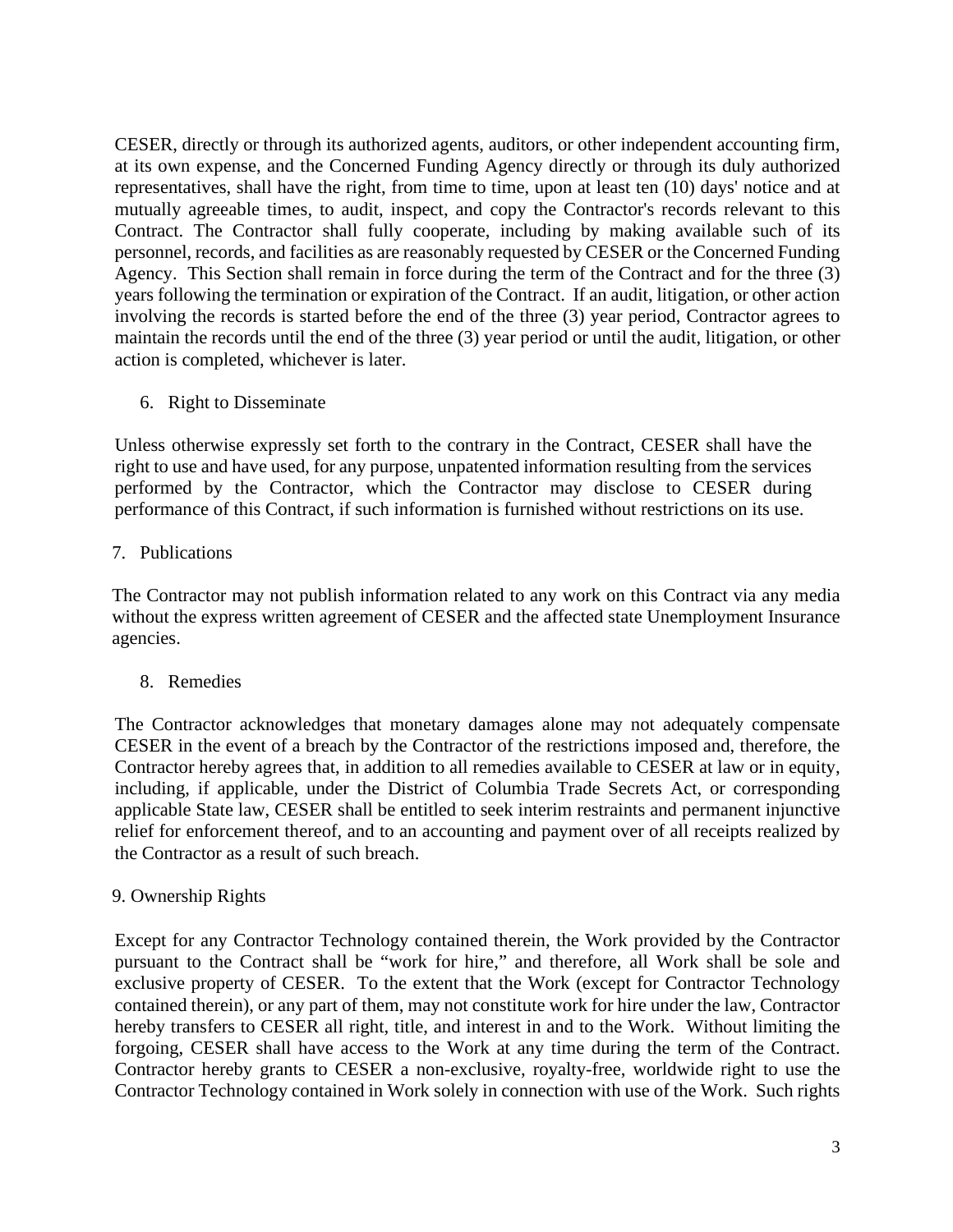and license are granted contingent upon full payment to Contractor by CESER for the Work. "Contractor Technology" shall mean any tools, technologies, methodologies, templates, or other intellectual property created by Contractor or its permitted subcontractors prior to, or independently of, this Agreement, and any modifications or derivatives thereof. Contractor will obtain CESER's prior consent to include any such Contractor Technology in the Work.

## 10. Personnel

Any personnel identified by name in the Contract or in subsequent Task Orders under this Contract as individuals who will be performing services under this Contract or producing the Work as "Key Personnel" may not be changed without the written approval of CESER, except in the event of serious illness, serious personal circumstances, or separation from service. In the event that "Key Personnel" are changed because of serious illness, serious personal circumstances, or separation from service, Contractor agrees to notify CESER as soon as reasonably possible about the need for such a change.

## 11. Place of Performance

Work done by Contractor under this Contract will be done primarily at the Contractor's facilities or in remote work spaces, if applicable. On-site Work in selected States will occur as directed by CESER. All other meetings, aside from On-Site Work in States and other in-person meetings between Contractor and CESER, as scheduled, will be managed through conference calls and webinars.

### 12. Travel

Contractor's Work requires travel to States for on-site visits. Prior to traveling to any location, Contractor will request approval for travel in the manner specified by CESER. CESER will respond to all travel requests within two business days. Following completion of travel, Contractor will submit an expense report to CESER to request reimbursement. CESER will respond to reimbursement requests within five business days.

Reimbursement for travel shall be subject to the per diem rates for the current Federal Fiscal Year, in accordance with the General Services Administration's (GSA) travel schedules: [https://www.gsa.gov/travel/plan-book/per-diem-rates.](https://www.gsa.gov/travel/plan-book/per-diem-rates) First class and business class airfare will not be eligible for reimbursement.

#### 13. Modification of the Contract

The Contract may not be modified except by further written agreement signed by the parties. Assuming CESER's satisfaction with the Contractor's Work, it is anticipated that contract modifications for Phase IV – Plan Implementation and Phase V – Impact Measurement and Behavioral Insights Toolkit will follow the completion of Phase III – Improper Payment Reduction Plan in each state. CESER will offer this additional work at the appropriate time and the parties, at their option, will negotiate a written modification to this Contract.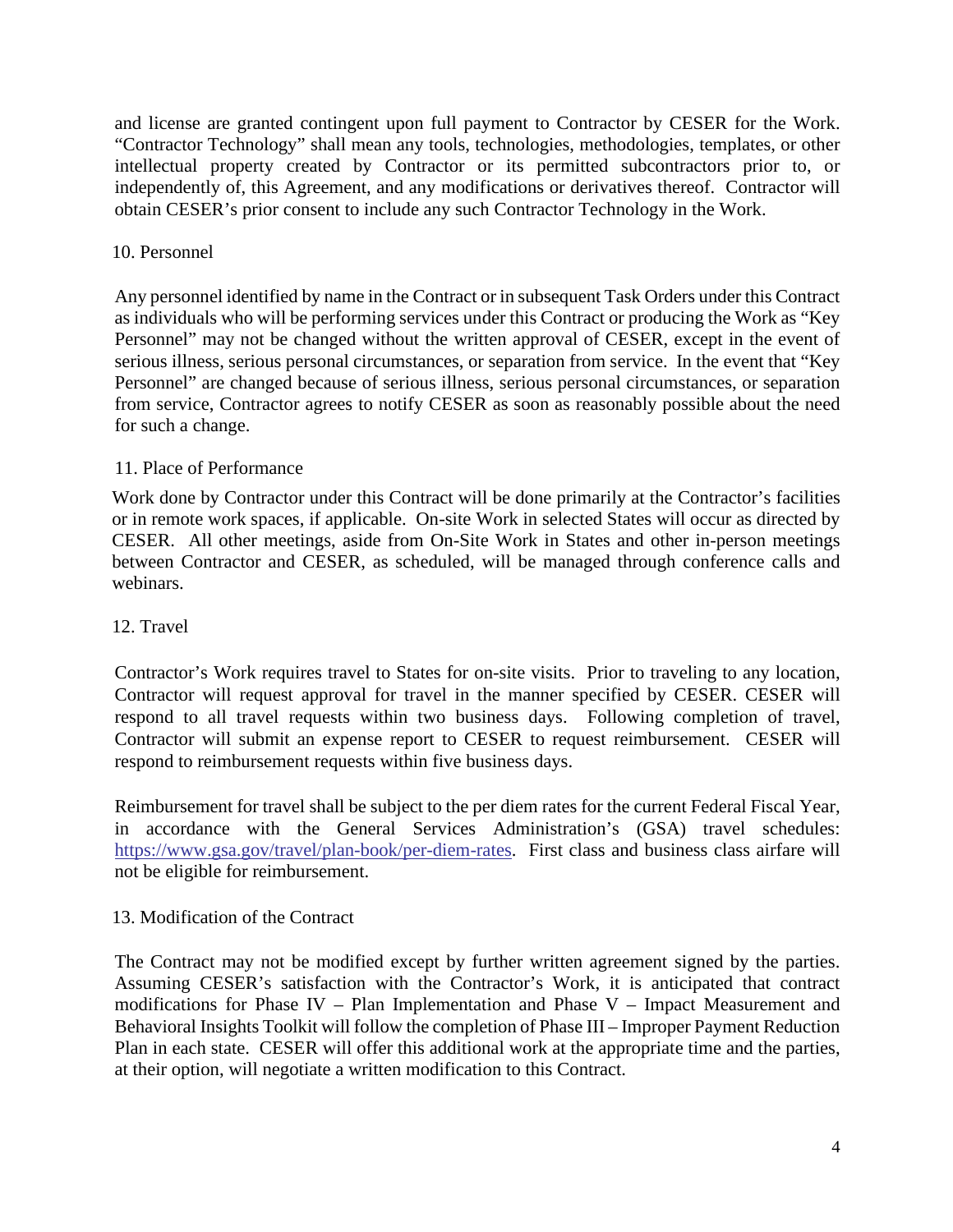### 14. Excusable Delays

The Contractor shall not be liable for damages, including liquidated damages, if any, for delays in performance or failure to perform due to causes beyond the control and without fault or negligence of the Contractor. Such causes include, but are not limited to, acts of God, acts of the public enemy, acts of the United States Government, fires, floods, epidemics, quarantine restrictions, strikes, freight embargoes, or unusually severe weather.

## 15. Inspection of Services

A. All services shall be subject to inspection by CESER, to the extent practicable, at all times and places during the Contract. All inspections by CESER shall be made in such manner as not to unduly delay the work.

B. If any services performed hereunder are not in conformity with the requirements of Section 24, Warranty of Services, of this Contract, CESER shall have the right to require the Contractor to perform the services again in conformity with the requirements of Section 23, Warranty of Services, of the Contract, at no additional expense to CESER. When the defective services performed are of such nature that the defect cannot be corrected by reperformance of the services, CESER shall have the right to require the Contractor to immediately take all steps necessary to ensure future performance of the services in conformity with the requirements of the Contract. If the Contractor fails to perform promptly the non-conforming services again or to take necessary steps to ensure future performance of the non-conforming services in conformity with the requirements of the Contract, CESER shall have the right to either: (a) by Contract or otherwise, have the nonconforming services performed in conformity with the Contract requirements and seek as damages from the Contractor the amount by which the actual, reasonable fees paid by CESER to a substitute vendor (or incurred itself if CESER performs the replacement services) in the performance of such replacement services exceeds the fees to be paid to Contractor for such non-conforming services; or (b) terminate this Contract.

#### 16. Insurance Requirements

The Contractor shall effect and maintain with a reputable insurance company a policy or policies of insurance providing an adequate level of coverage in respect of all risks which may be incurred by the Contractor, arising out of the Contractor's performance of the Agreement, in respect of death or personal injury, or loss of or damage to property. The Contractor shall produce to CESER, on request, copies of all insurance policies referred to in this condition, or other evidence confirming the existence and extent of the coverage given by those policies.

CONTRACTOR'S COMMERCIAL GENERAL LIABILITY INSURANCE - Contractor shall purchase and maintain such insurance as will protect him from claims for damages because of bodily injury, sickness, or disease, or death of any person, including claims insured by standard personal injury liability, and from claims for injury to or destruction of tangible property, including loss of use resulting therefrom, any or all of which may arise out of or result from Contractor's operations under the Contract Documents, whether such operations be by himself or by any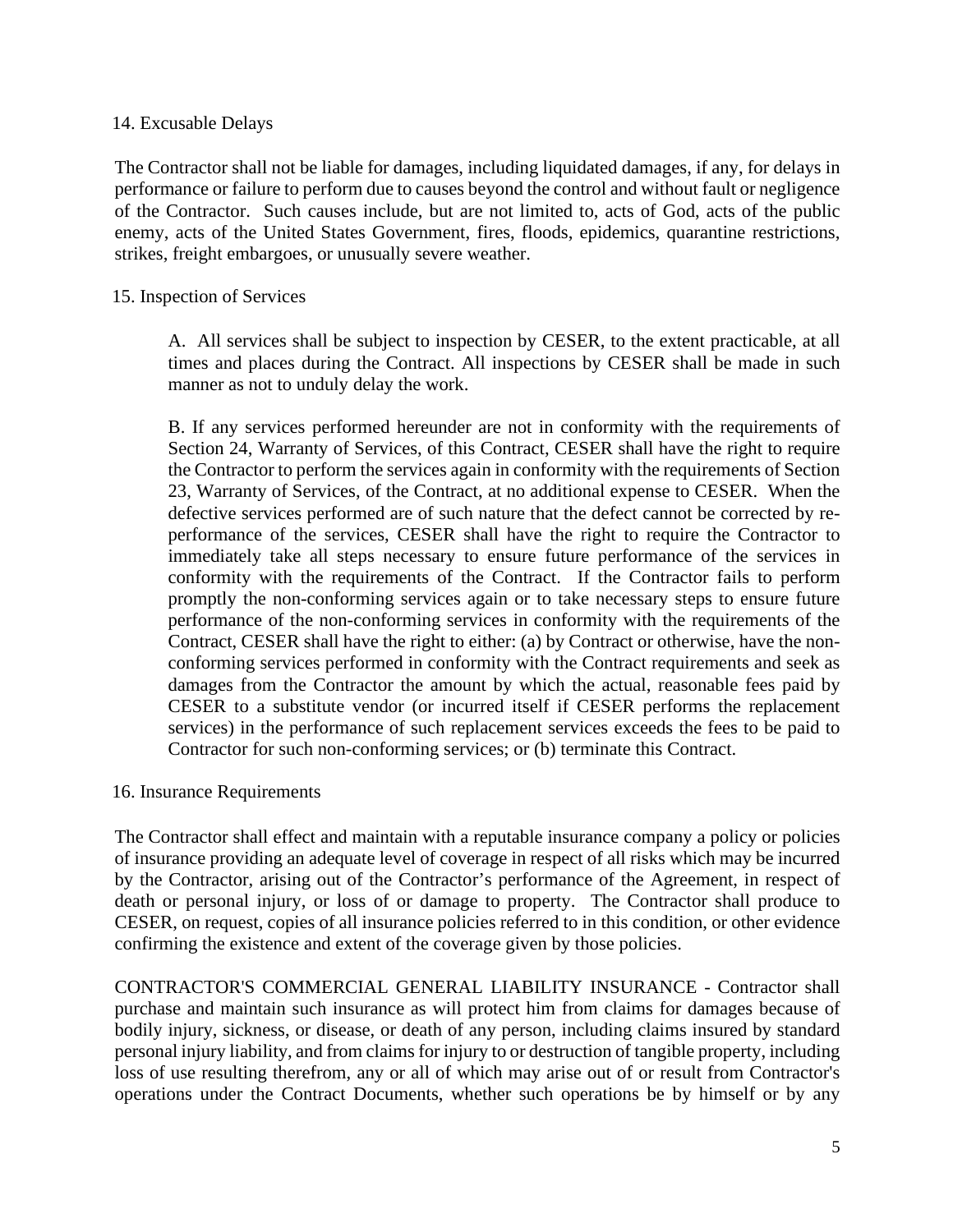Subcontractor or anyone directly or indirectly employed by any of them or for whose acts any of them may be legally liable. This insurance shall include the types and specific coverages herein described and are written for not less than any limits of liability specified in these Contract Documents or required by law, whichever is greater. Insurance must include coverage for independent contractors, products/completed operations, contractual liability, property damage, and personal injury.

COVERAGE LIMITS - Insurance coverage limits required to be carried by the Contractor under this Section shall be as follows:

- i. Policy shall include bodily injury, property damage, and contractual liability coverage for insured contracts.
- ii. General Aggregate \$2,000,000
- iii. Products Completed Operations Aggregate \$1,000,000
- iv. Personal and Advertising Injury \$1,000,000 any one person or organization
- v. Each Occurrence \$1,000,000
- vi. Crime insurance to provide employee dishonesty coverage on money, securities, or property other than money and securities including property in the Contractor's care, custody, or control in an amount of \$250,000.
- vii. Compliance with requirement for workers' compensation and disability benefits insurance coverage with your state laws.

The Contractor shall, prior to commencement of the Work required under the Contract, provide CESER with valid original Certificates of Insurance as evidence of the Contractor's insurance coverage in accordance with the foregoing provisions for the term of this Contract. Such certificates of insurance shall specify that the insurance provided exceeds or equals the amounts required for the types of insurance required above.

## 17. Confidential Information

Any information from CESER or CESER's clients (the states involved with this project) that is not generally publicly known or available, whether or not such information would constitute a trade secret under statutory or common law, that is disclosed to or discovered by the Contractor during the course of the Agreement, and any personally identifiable information of any Unemployment Insurance (UI) claimant to which Contractor may have access (hereinafter, "Confidential Information") shall be considered confidential. Contractor shall maintain all Confidential Information in confidence; shall employ reasonable efforts to ensure the security of the Confidential Information; and shall not disclose the Confidential Information to any third party (other than subcontractors or agents as reasonably necessary to perform their respective obligations, which have been bound to at least as stringent confidentiality obligations with respect to the Confidential Information) or use the Confidential Information except as necessary to perform the Services or produce the Work. Some of the states involved with this project may have separate nondisclosure forms that Contractor or Contractor's employees will need to sign if Contractor will have access to information that is confidential under state or federal law.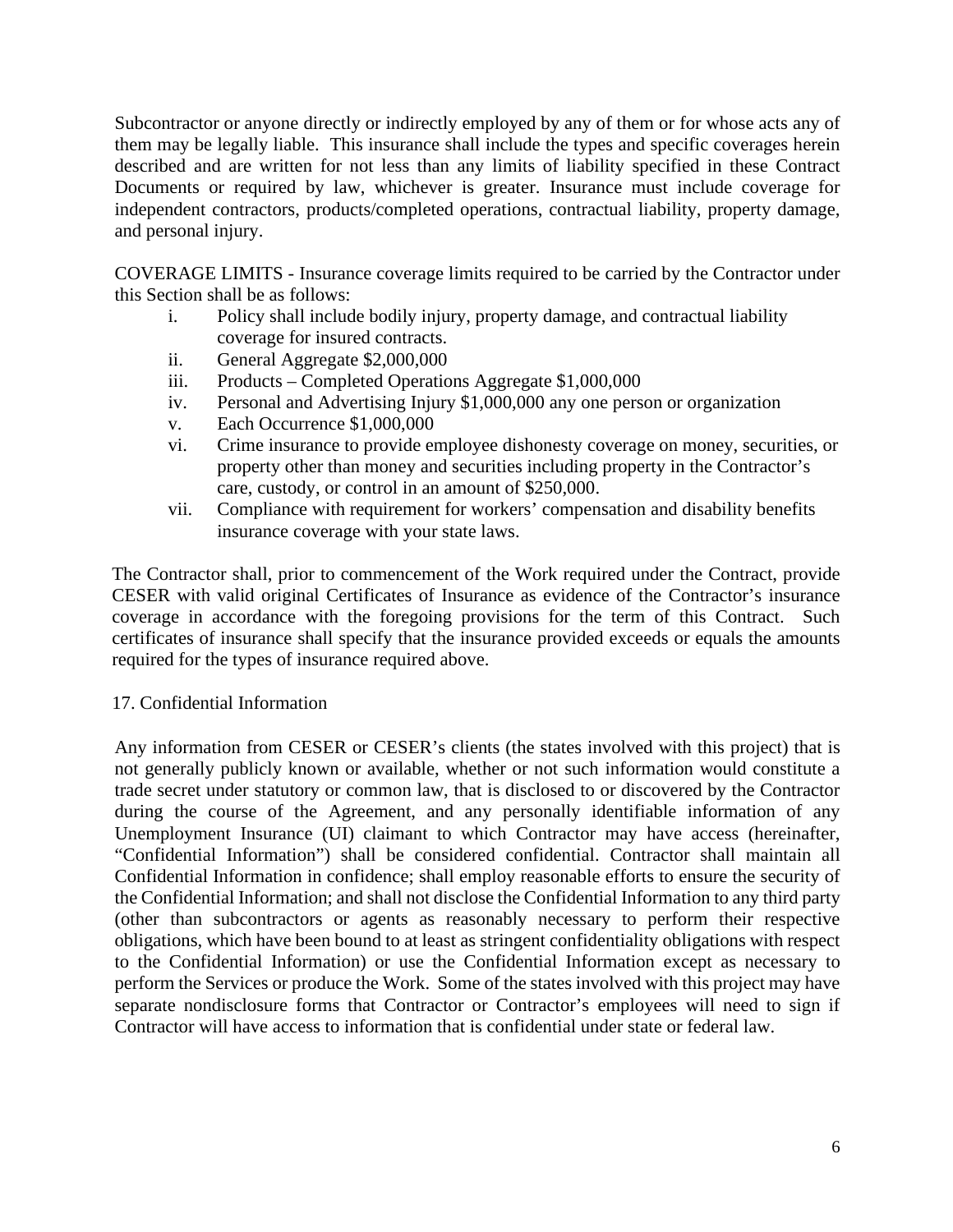Should the Contractor receive a subpoena directing disclosure of any Confidential Information, the Contractor shall promptly inform CESER, if permitted by applicable law, and cooperate with CESER in responding to the subpoena.

## 18. Laws and ordinances

The Contractor shall, in performing the work hereunder, comply with all applicable laws, ordinances, and regulations including Federal, State, and Municipal authorities and departments, relating to or affecting the work herein or any part thereof, and shall secure and obtain any and all permits, licenses, and consents as may be necessary in connection therein.

## 19. Limitation of Liability

Notwithstanding any other provision of the Agreement, under no circumstances shall the liability of (i) CESER to the Contractor exceed the total amount of compensation to be paid to the Contractor or (ii) Contractor to CESER exceed the total amount of compensation paid to the Contractor.

## 20. No waiver of conditions; Severability and Independent Covenants

Failure of CESER to insist on strict performance shall not constitute a waiver of any of the provisions of this Contract or waiver of any other default of the Contractor. If any provision or part of any provision is invalid, illegal or incapable of being enforced, by reason of any rule of law, administrative order, judicial decision, or public policy, each other provision is and remains in full force and effect. No covenant, obligation, or provision is dependent upon any other covenant, obligation, or provision, unless so expressed in this Contract.

#### 21. Public release of information

Neither party shall use the name of the other party, or the name(s) of the other party's employees, logos, trademarks, or other identifiers, without the prior written consent of the other party, except that Contractor may list this project in its list of client activities.

#### 22. Taxes

Unless prohibited by law or otherwise stated to the contrary to this Contract, the Contractor shall pay, and has not included in the price of this contract, any Federal, State or Local Sales Tax, Transportation Tax, or other similar levy which is required to be imposed upon the work or services to be performed.

#### 23. Stop Work Order

CESER may, at any time, by written order to Contractor, require Contractor to stop any or all parts of the work required by this Contract for the period of days indicated by CESER after the order is delivered to Contractor. Upon receipt of the order, Contractor shall immediately comply with its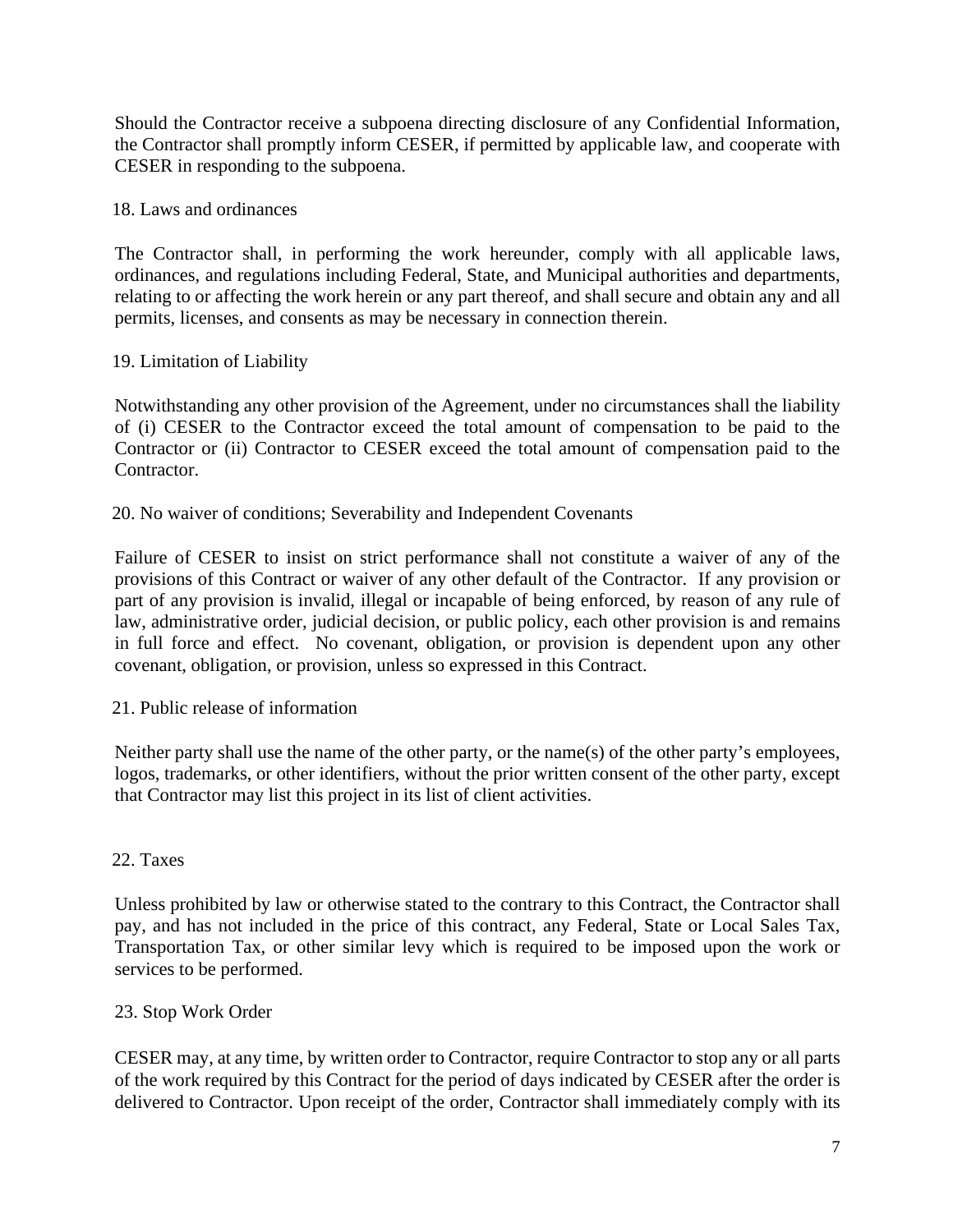terms and take all reasonable steps to minimize the incurrence of costs allocable to the work covered by the order during the period of work stoppage. If a stop work order issued under this section is cancelled or the period of the order or any extension expires, Contractor shall resume work. The CESER Project Manager shall make the necessary adjustment in the delivery schedule or contract price, or both, and this Contract shall be amended in writing accordingly.

## 24. Term and Termination

The Contract shall be for such term as is set forth in the Contract. The Contract may be terminated by either party prior to the end of any term on fifteen (15) days written notice.

In addition, this Contract may be terminated by either party on written notice should the other party: (a) fail to cure a material breach within ten (10) days of delivery of written notice; (b) become insolvent; (c) be the subject of a bankruptcy filing; or (d) cease doing business. Upon termination of this Contract, the Contractor shall deliver to CESER: all Work, whether in final or draft form, that has been produced as of the date of termination of this Contract; all Confidential Information (except for copies as part of its professional recordkeeping processes, subject at all times to its confidentiality obligations hereunder); and any materials or items previously provided to the Contractor by CESER. Upon receipt thereof by CESER, the Contractor shall be paid for work performed through the date of termination. In all instances of terminations, the Contractor shall use best efforts to not incur new costs and expenses after the notice of termination and shall cancel as many outstanding obligations as possible.

#### 25. Warranty of Services

The Contractor warrants and represents that:

- (a) Services under this Contract will be performed substantially in accordance with this Contract and any written modifications agreed to by the parties;
- (b) The Work shall be original to the Contractor and shall not, to Contractor's knowledge using reasonable diligence, infringe the copyright or other intellectual property rights of any party;
- (c) The Contractor possesses, and shall employ, the resources necessary to perform the Services in conformance with the Contract;
- (d) The services shall be performed, and the Work produced, in accordance with industry standards of skill, quality, diligence, professionalism, integrity, and timeliness; and
- (e) The Contractor has no interest, relationship, or bias that would present a financial, business, or other conflict with the performance of the Work or create a perception of a conflict or a lack of independence or objectivity in performing the Work, in violation of an applicable law, regulation, or professional standard. Additional warranties may be negotiated and included in specific written modifications.

#### 26. Special Damages

Neither party shall be liable to the other for consequential or indirect damages, including lost profits, or for punitive damages, arising from or related to this engagement or Contract.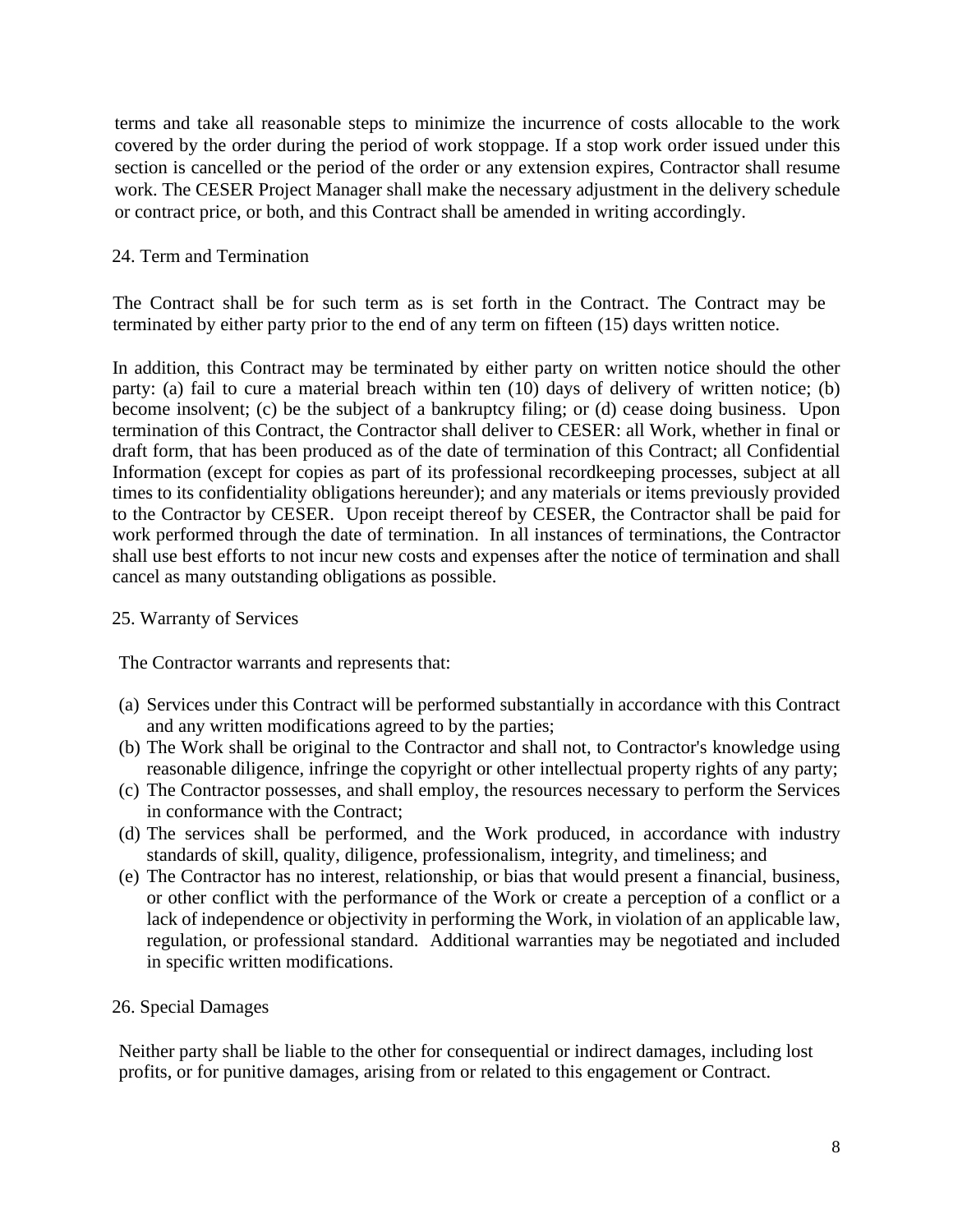### 27. Concerned Funding Agency

This Contract may be terminated by CESER without penalty or further obligation if the Concerned Funding Agency terminates, suspends, or materially reduces its funding for any reason. In the event that the Concerned Funding Agency terminates, suspends, or materially reduces its funding for any reason, CESER shall provide written notice to Contractor stating that the Contract shall be terminated. Contractor shall be compensated for all Services performed under the terms of this Contract, prior to and up to the effective date of the termination.

Additionally, the timeliness of payment by CESER under this Contract are subject to the timing of fulfillment by Concerned Funding Agency of its funding obligations to CESER.

28. Review and Coordination

To insure adequate review and evaluation of the Services and Work, and proper coordination among interested parties, CESER shall be kept fully informed concerning the progress of the Work and services to be performed hereunder, and, further, CESER may require the Contractor to meet with designated officials of CESER from time to time as reasonable to review the same.

#### 29. Entire Agreement

The Contract constitutes the entire agreement between the parties relating to the subject matter of the Contract. The Contract supersedes all prior negotiations, representations, and undertakings, whether written or oral. This Contract is an integrated writing. No other verbal or written agreement or representation made by a Party at any time modifies or eliminate the text or legal effect of any provision of this Contract.

#### 30. Compliance with Applicable Laws

In performing its responsibilities under this agreement, the Contractor hereby certifies and assures that it will fully comply with the following regulations, including any subsequent amendments:

Uniform Administrative Requirements (As Applicable):

1. 2 CFR Part 200 (Subparts A-F)

- ii. Cost Principles (As Applicable):
	- 1. 2 CFR Part 200 (Subparts A-F)
- i i i . Other Requirements (As Applicable):
	- 1. 29 CFR Part 93, Lobbying Certification
	- 2. 29 CFR Part 37, Nondiscrimination and Equal Opportunity Requirements
	- 3. 29 CFR Part 98, Debarment and Suspension; Drug Free Workplace
- 31. Indemnification